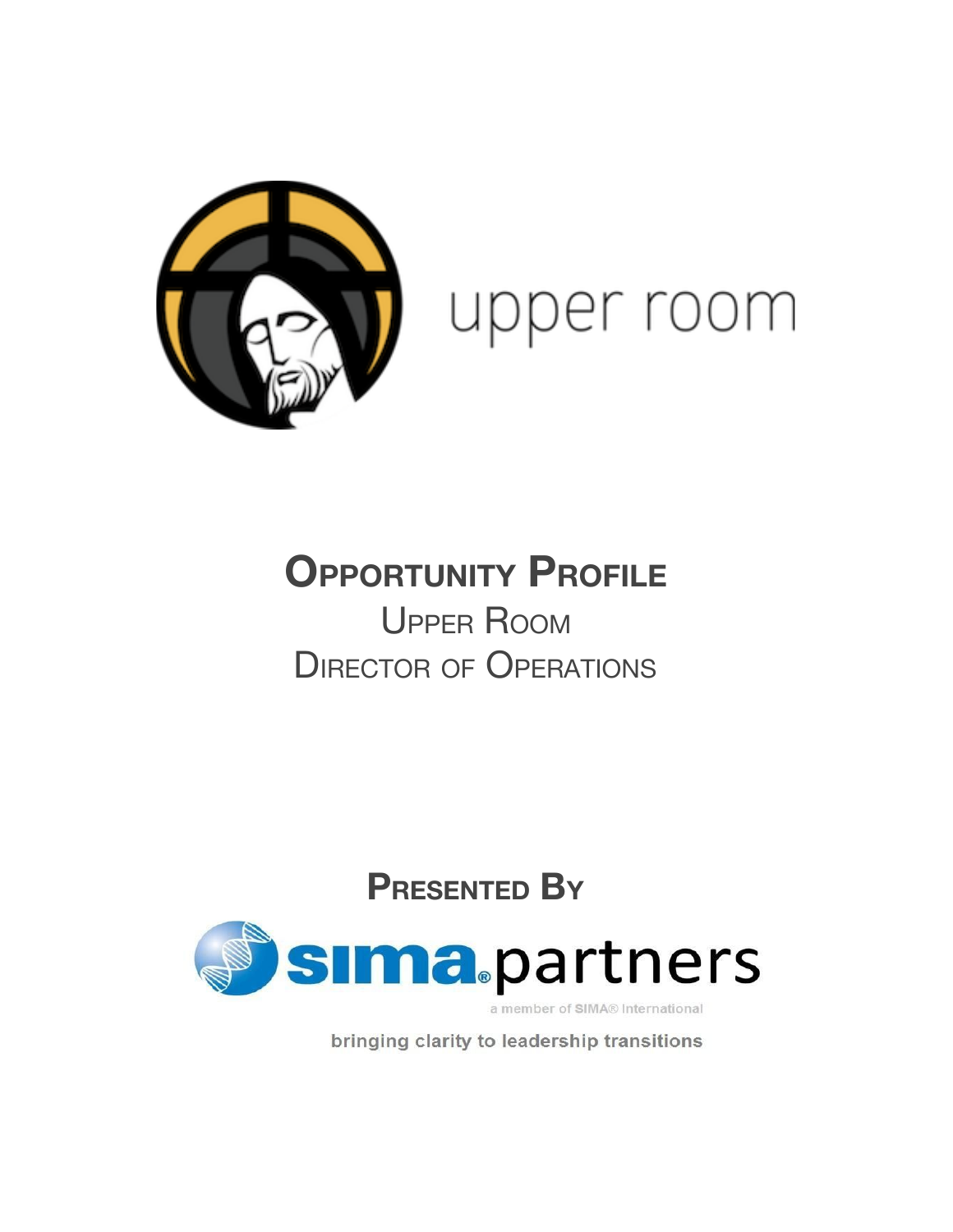#### THE CONTEXT

The Upper Room Community of Minneapolis possesses a unique place in the church landscape of the Twin Cities. Started in the early 2000's, Upper Room began as a worship expression of Christ Presbyterian Church. As an early adopter and pioneer of a highly experiential approach to worship, utilizing ancient-modern forms, Upper Room attracted a large number of young adults from across the Minneapolis-St Paul metropolitan area leading to significant growth. In many ways, Upper Room was a forerunner and catalyst for many new expressions of church.

Eventually, Upper Room was birthed on its own with a significant number of community members making the move to a local church facility and becoming a self-determined and sustaining entity. Shortly after this move, there was a transition of leadership from the 'founding' Lead Pastor to a new one. Subsequently, Upper Room made another physical move a few years ago to its current location where it rents space from Colonial Church. Upper Room and Colonial are two separate churches that seek to partner and collaborate in creative ways.

Now, Upper Room finds itself in another leadership transition. This transition has been thoughtfully navigated, including extensive listening to the entire community on the part of the leadership. This has resulted in significant awareness about what is valued and what a preferred future might look like while retaining the core values and principles to which Upper Room is committed.

Upper Room continues to be a community focused on loving God and others in the ways that Jesus did. Their mission is "to be alive through the words, actions, and presence of Jesus". The core values that lie at the heart of the community are: Communal Authenticity; Outward Movement; Encountering Jesus; Intentional Relationships and Humble Surrender.

Upper Room embraces the reality that no person can fully understand the mystery and beauty of God, so they approach their expression of faith with humility and grace. Recalling Reformer Rupertus Meldenius, when he wrote "In the essentials we need unity, in the non-essentials we need freedom; but in all things we need love.", Upper Room understands that love was Jesus' highest value, and therefore, must be theirs. Above all, they desire to be a community led by Jesus, and known by love.

One unique feature of Upper Room is the value placed on multiple voices speaking into the followership of Jesus, so on any given Sunday, teaching/preaching might be experienced from one of the pastors, a staff member, a community member, or a guest speaker. This is just one of the ways that Upper Room expresses the belief that the strongest unity can be achieved through a diversity of thought and experience of Jesus and not through uniformity.

This transitional time and process has led to a re-imagined leadership model. While looking toward renewed manifestations of Upper Room it is recognized there is tension between a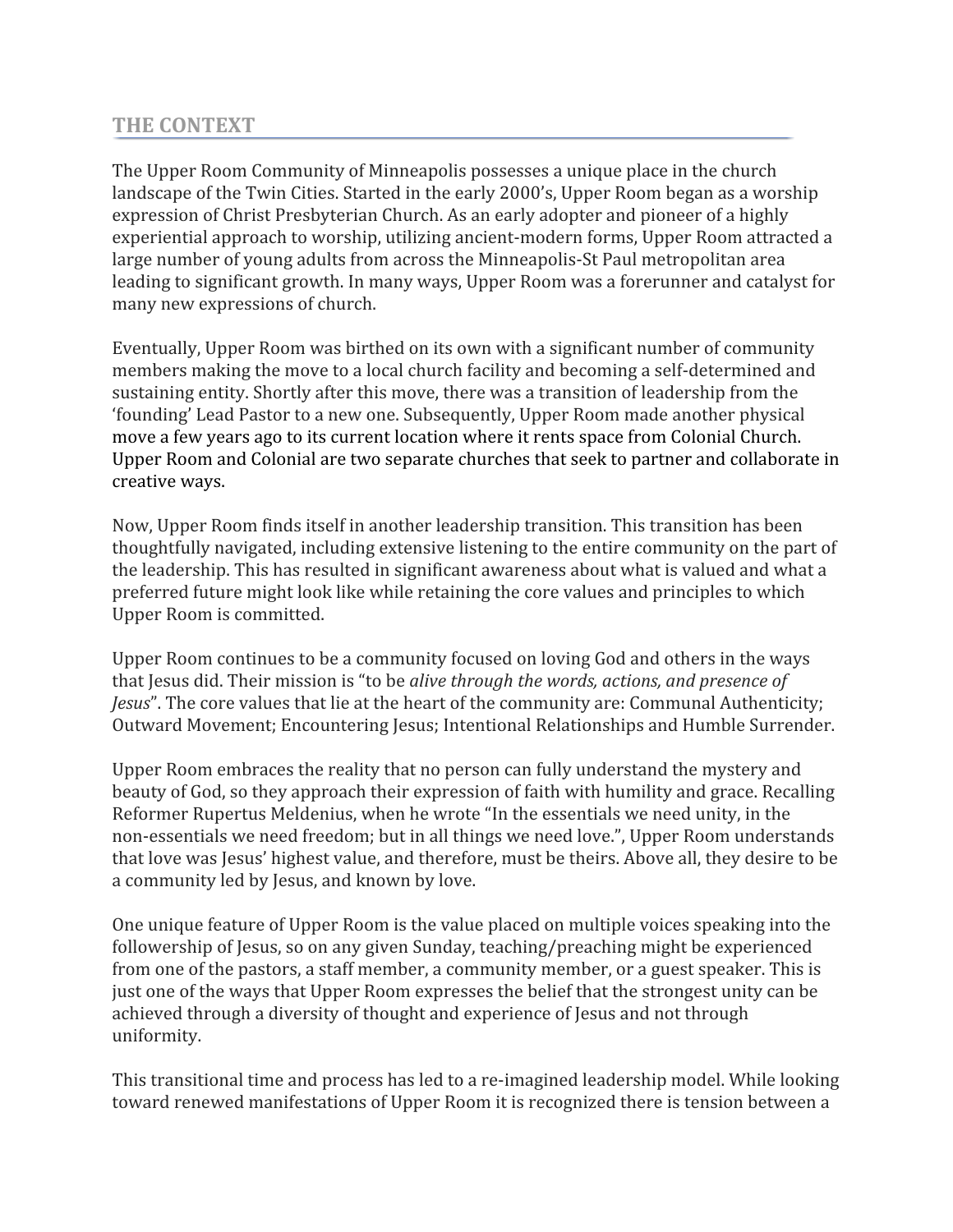more traditional expression and structure of church and the aspiration held by Upper Room Community. Therefore, a new team based, non-hierarchical and highly collaborative three-person Leadership Team model has been adopted with the intent to be reflective of these core values of the community. The team will be made up of a Teaching Pastor, Connections Pastor (already in place) and a Director of Operations.

In order to live into this new way of leading, it will be essential that the individuals on the team will:

- Be committed to intentionally listening to one another
- Be a learner first and then a leader
- Possess an energetic and enthusiastic approach to life
- Have the ability to move together with unity and toward Jesus
- Be willing to engage in challenging conversations and topics with openness and grace.
- Know how and when to best use their 'voice'

While excellent musical worship, a willingness to tackle challenging topics as a community, strong children's and youth ministries, and a commitment to authenticity continue to be the bonds that holds this community together, this newly imagined team will lead Upper Room into the desired future which includes:

- an authentic, living and breathing expression of what church is intended to be
- a place where those who are involved experience healing and transformation
- a community that becomes even more highly relationally, socially and spiritually connected
- being a force for good in the community and the world by serving and coming alongside those in need in more substantive ways

While the Upper Room Community is hopeful about its future, this is a crucial time as they seek to grow in the right ways leading to a greater sustainability. There are 300 voting members of Upper Room Community, who are current committed givers and/or volunteers, and with an additional 150+ who call Upper Room their church home. Currently the Sunday evening gathering has about 200 in attendance, and the church operates with approximately a \$500,000 budget.

In many ways the current situation will involve a reorientation of Upper Room toward the preferred future with intentionality on retaining and advancing the core elements and values of the community.

It is into this current reality that Upper Room is seeking both a Teaching Pastor and a Director of Operations.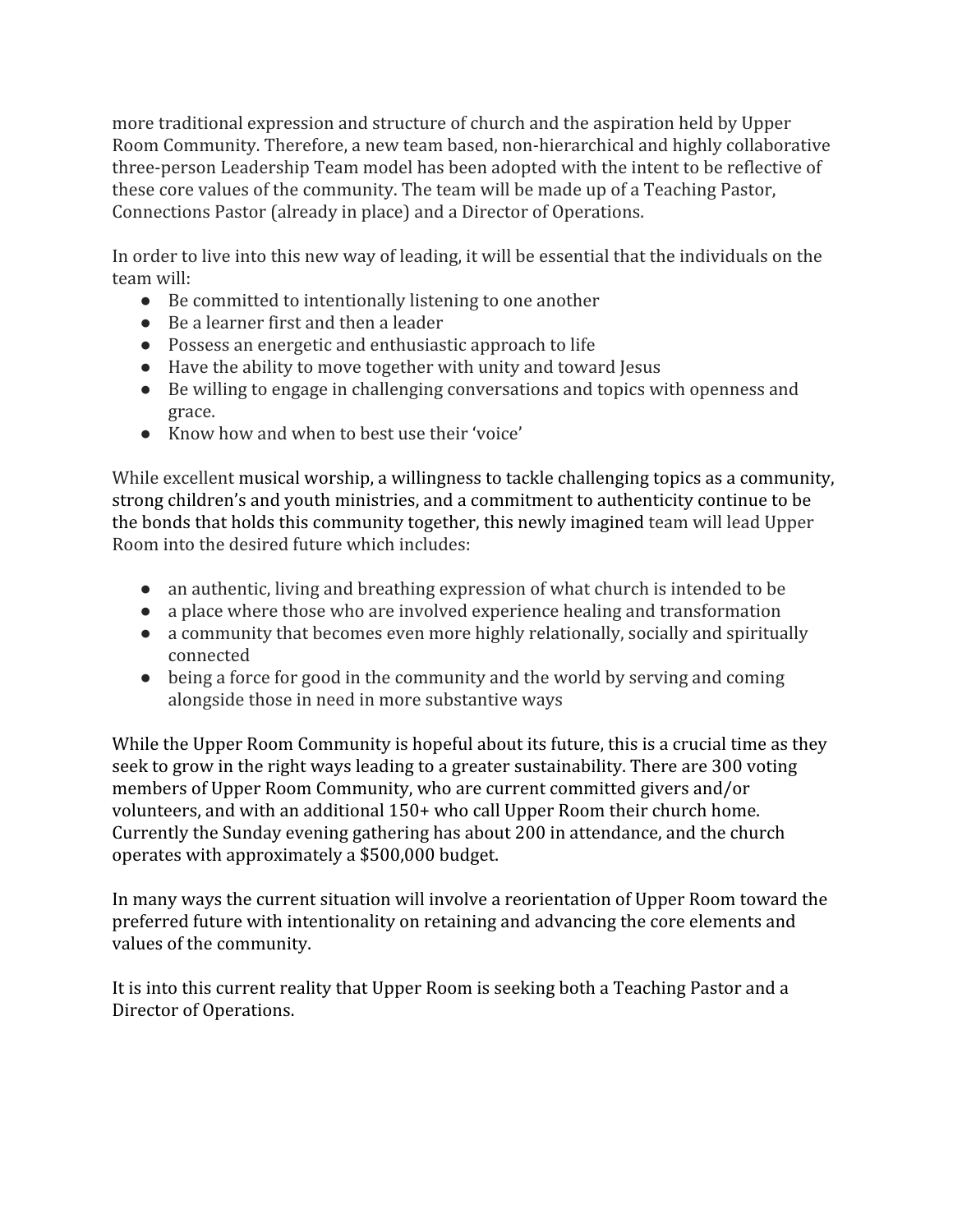### THE NEED, THE OPPORTUNITY AND THE ROLE

As outlined previously, Upper Room has decided that the best expression of its core values and best way to lead the community into its preferred future is to establish a highly collaborative Leadership Team. This team will co-lead the church's vision, mission, strategy, staff, volunteer leaders, and community alongside one another. Each of the positions is designed as three-quarters time in order to:

- Keep a commitment to healthy margins for staff
- Create opportunity for members of the Leadership Team to utilize their gifts and passions in service to the community and the world
- Provide the staffing resources necessary for Upper Room

A key and necessary member of the Leadership Team is someone to oversee, direct and manage operational functions for Upper Room. The Director of Operations will be able to see the big picture while bringing an operational and administrative perspective and giving attention to detail to help "hold it all together" and keep things moving in the right direction. This functionality will allow each of the other team members to operate out of their particular giftedness and role. The ideal candidate, like other members of the team, will possess the combination of wisdom to respectfully walk into what is in place and courage to articulate and develop their own new ideas.

The Director of Operations will focus their time and energy as follows:

#### Organizational Leadership (25%) including:

- *●* Financial oversight by working closely with Upper Room treasurer and Resource Team to ensure financial budgets are being met on an ongoing basis.
- Board Leadership by leading the bi-annual Upper Room Board transition process, leading the bi-annual Resource Team transition process, and developing the Board Agenda
- Partnering with Upper Room Board Chair to facilitate an effective and collaborative relationship with Colonial Church
- Human Resource oversight by working closely with the Upper Room Personnel Team to develop the best employee policies and procedures
- Along with Lead Team members, determine and establish operating policies, overall ministry goals, objectives and plans and programs.
- Implementation and execution strategies to effectively monitor and ensure success of ongoing church programs.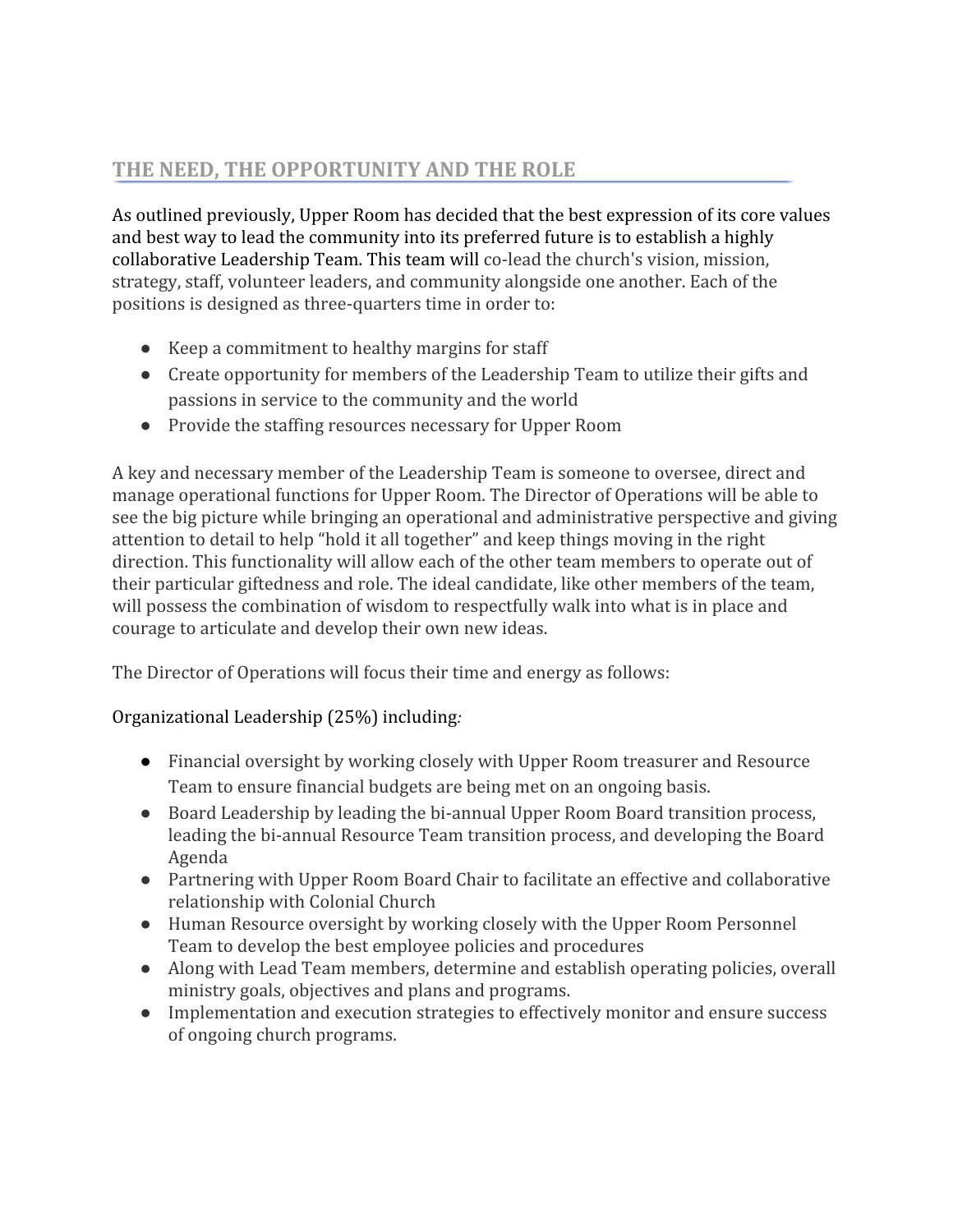#### Operations Oversight (50%) including:

- Coordination and execution of each Sunday worship experience
- Oversight of all financial responsibilities
- Oversight of all human resources responsibilities
- Ownership of all communications and marketing efforts, including coordination of volunteers and/or outside resources to aid in execution
- Manage administrative infrastructure

Staff Development (25%) including:

- Create ongoing development opportunities for staff (integrating biblical principles of team structure, team relatedness, team roles, and healthy team functioning).
- Oversee yearly performance review process, adjust job descriptions as necessary.

In order to effectively fulfill this role, the Director of Operations will in many ways be the hub for multiple functions, groups and people of Upper Room by bringing alignment to the organization. They will provide structure and systems to a largely organic organization while not overshadowing this unique feature of Upper Room. They will be an organized and task driven individual who will 'make it happen' while possessing a high level of relationality. They will be a developer and leader of people, 'pressing into' all staff members and processes in order to help Upper Room attain and live into the desired future.

One of their roles will be to inspire ongoing and growing generosity on behalf of the Upper Room Community in order to create greater financial stability and sustainability. This will be accomplished through being the voice and champion for expanded and innovative approaches to generosity on the Lead Team as well as with the Board and broader Upper Room Community.

While focused on the operational elements of leadership, the ideal person for this role will possess gifts and skills in being a curious listener who knows what it means to be a part of a team and a deeply connected community. They will be a learner who leads by expressing humility and empathy. The Director of Operations will be highly relational, willing and able to be with people and walk alongside them in the midst of all that life brings. They will possess energy and enthusiasm for life which is exuded in their daily work and life. They will be willing to engage in challenging conversations and topics and will possess wisdom in how and when to use their 'voice' in leadership and relationships.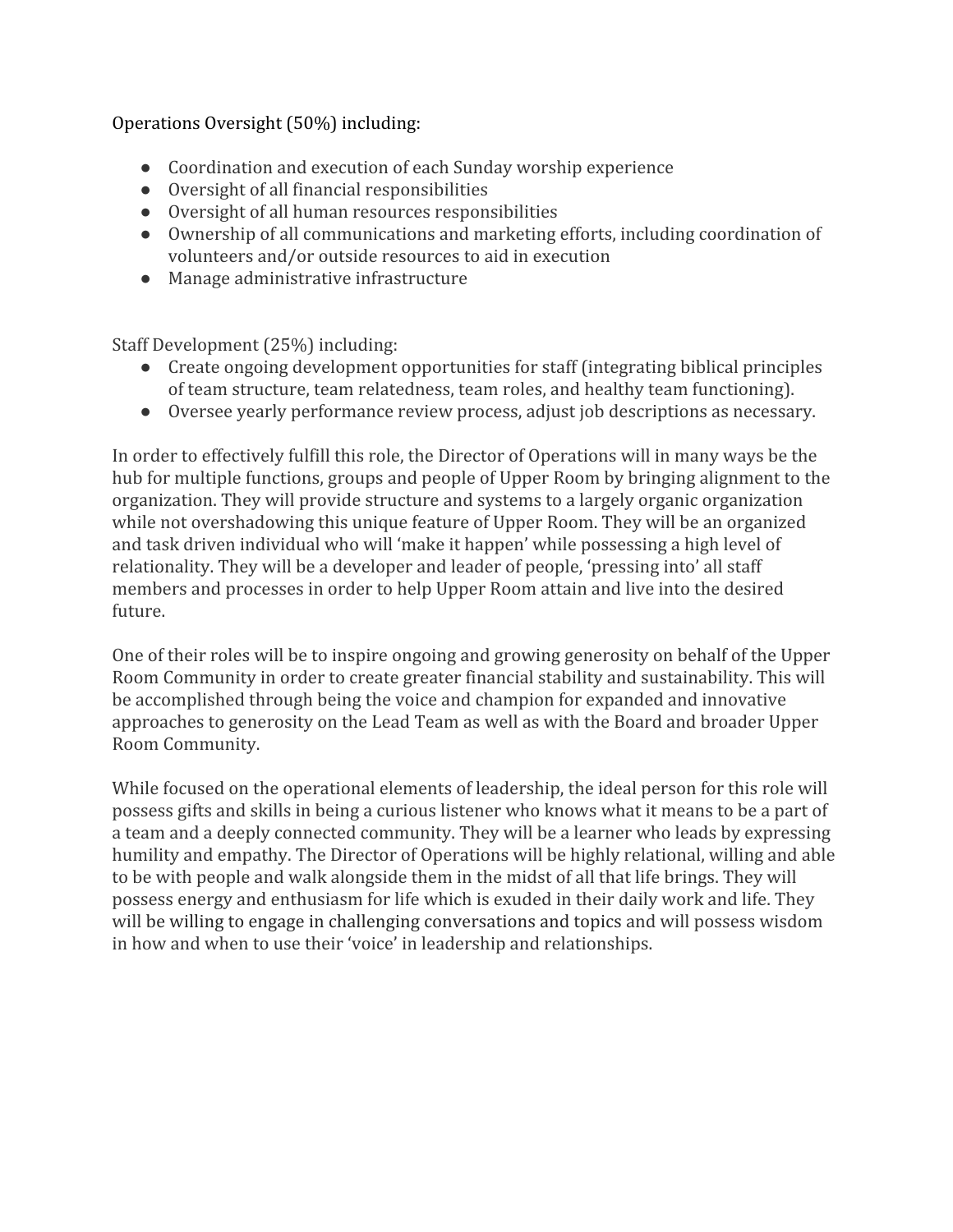### QUALIFICATIONS

#### Education and Experience

- Bachelor's degree required
- Five years or more of Financial acumen, operations management, and/or project management
- Demonstrated ability to lead, administrate, and implement vision

#### Desired Qualities and Passions

- Has a vital and growing relationship with Jesus Christ
- Ability to fully embrace the vision and values of Upper Room
- Proven leadership skills utilizing a cooperative, collaborative leadership style
- Strong interpersonal skills with the ability to maintain healthy and motivating relationships
- Strong verbal and written communication skills
- Ability to embrace innovation and creativity while adapting to change
- Ability to use appropriate judgment, discretion, sensitivity, and confidentiality
- Skillful at setting and managing priorities

#### Relationships

- Supervised by the Upper Room Board of Directors and participates as a Voting Member of the Board of Directors
- Work closely with Upper Room Treasurer and Resource Team to ensure budgets are being met
- Manager of several staff positions
- Work with the Personnel Team on current and future employment benefit decisions
- Supervisor of key volunteers
- Key Liaison with Colonial Partnership
- Serve on Lead Team alongside Community Connections Pastor and Teaching Pastor
- Regular collaboration with Upper Room staff, volunteers, and community members

We encourage anyone possessing the above qualifications who senses a potential calling

for such an opportunity to contact us to discuss the position. Alternatively, you may know someone you wish to recommend for this position.